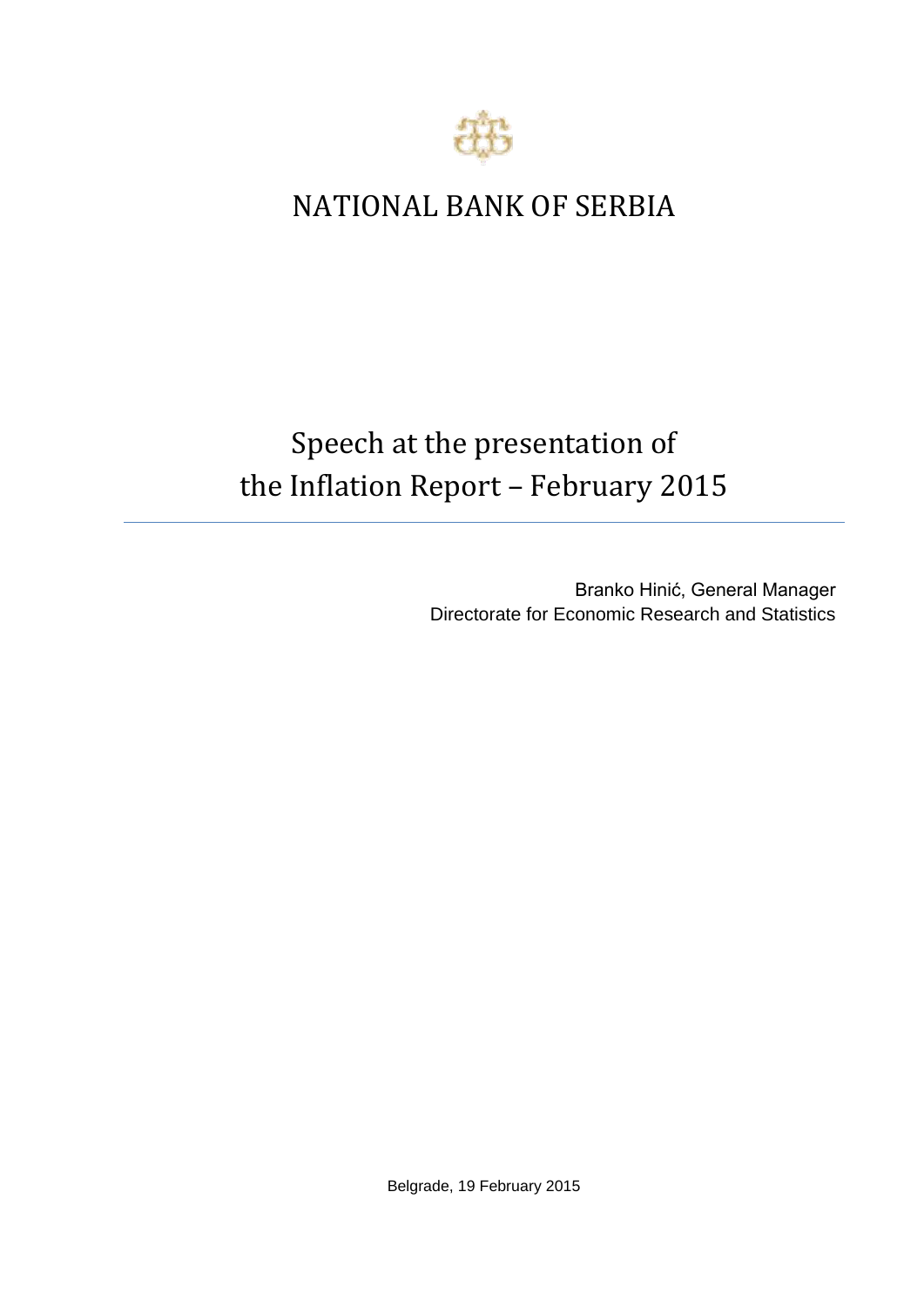*Ladies and gentlemen, esteemed members of the press and fellow economists,*

I wish you all welcome to the presentation of the February *Inflation Report*. This is the first time we meet in 2015 and I will use the opportunity to wish you success in your work and reporting on the National Bank of Serbia's activities.

The prospects for inflation and economic activity have not changed from the time of our previous *Inflation Report*. Under the impact of temporary factors, year-on-year inflation continued to move below the lower bound of the target tolerance band. In fact, due to the high last year's base caused by the increase in the VAT rate, inflation is likely to have recorded a new historical low in January this year. However, it is expected to return within the target tolerance band around mid-year and to continue moving within the band thereafter.

It is most likely that GDP will record a mild fall this year under the impact of additional fiscal consolidation measures, and hence, weaker final consumption of the household and government sectors. According to our estimates, the recovery of economic activity will start from 2016, given that consistent implementation of fiscal consolidation and structural reforms is expected to result in higher investment and net exports.

Despite the negative effects of the flooding, the current account deficit continued to narrow down – from 6.1% in 2013 to 5.9% of GDP in 2014. In 2015, the current account deficit is expected to fall to 4.3% of GDP, led primarily by the effects of fiscal consolidation, the recovery of the energy sector and lower import prices of energy.



Developments in the international environment have been plagued by uncertainties associated with the pace of economic recovery, the effects of divergent monetary policies and unexpected moves of leading central banks, the movement in global oil prices and the on-going geopolitical tensions.

Despite the sharp drop in oil prices, global growth is proceeding at a sluggish pace. An exception in this respect are the United States that have experienced an economic rebound. Positive developments in the real sector encouraged the Fed to end the quantitative easing programme and to announce the start of interest rate increases this year.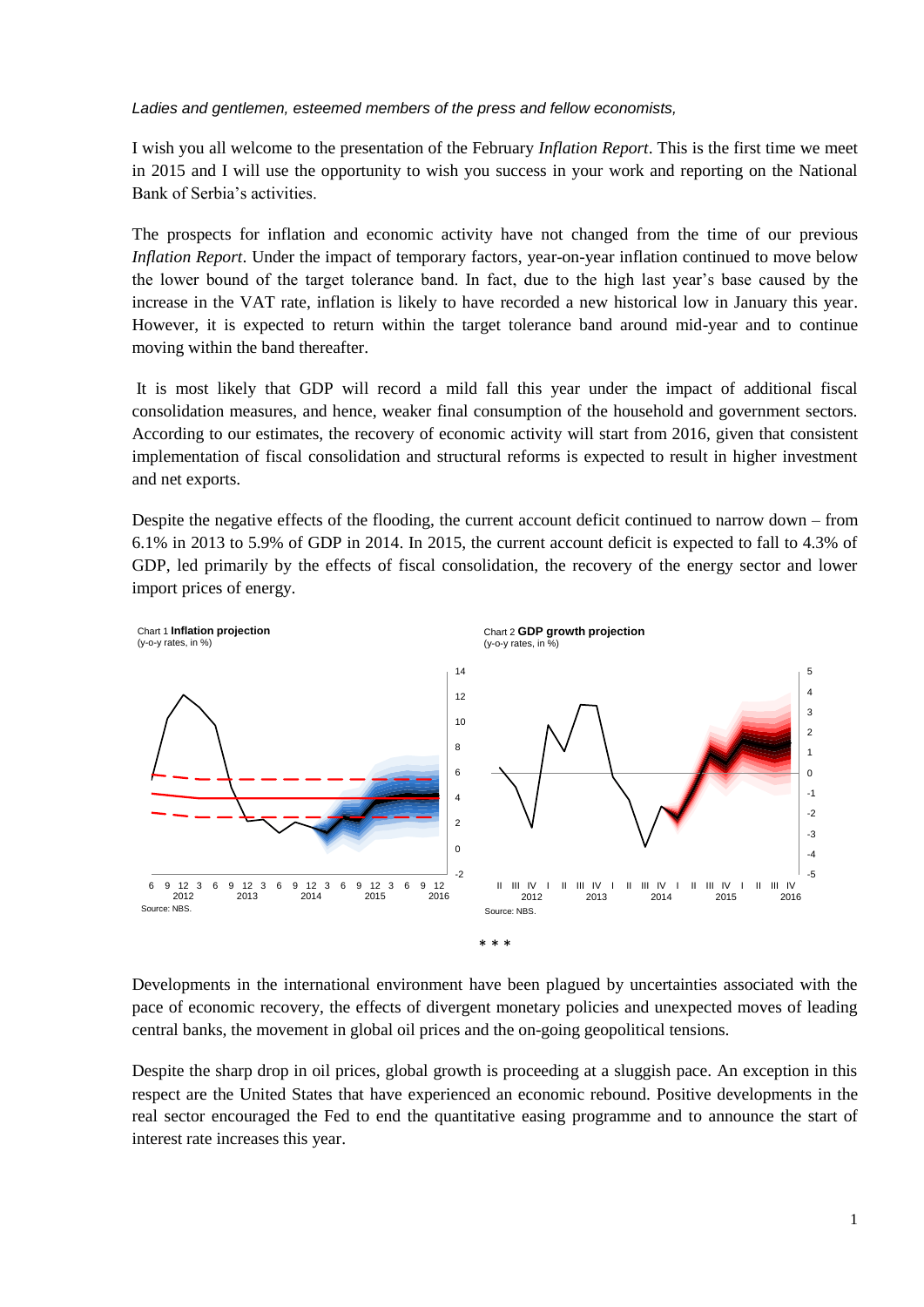Faced with strong deflationary pressures and languid economic recovery, the ECB increased to the utmost its reliance on unconventional monetary policy measures. It first expanded the programme of purchasing private securities and then made a decision to engage in purchasing sovereign bonds of the euro area member states as well, thus coming close to the quantitative easing programme implemented by the Fed. The ECB's asset purchase programme aims to pump into the system over EUR 1,100 billion by September 2016. The financial markets responded to the news by pushing down the yields on sovereign bonds of all member states of the euro area, except Greece.



Looking ahead, the divergence between the monetary policy implemented by the ECB and that implemented by the Fed is likely to extend the weakening of the euro. Faced with such outlook, after more than three years the Swiss National Bank decided to remove the minimum exchange rate of the Swiss franc against the euro. The decision shook the financial markets globally, and in particular the credit markets of some Central and East European countries where a part of bank credit portfolios is denominated in the Swiss franc. The regulatory authorities in the affected countries are now looking for ways to relieve the borrowers' debt servicing burden caused by the franc's strengthening. In Serbia, Swiss franc loans account for around 3% of GDP, which is much less than in Poland (around 8%) and Croatia (around 7%) or formerly in Hungary (around 25%).

As regards commodity markets, the decline in oil prices continued in the fourth quarter at an even faster pace than a quarter earlier. The price of oil plummeted in January to below USD 50 per barrel, which is less than half the price recorded in mid-2014. Considering that Serbia is a net importer of crude oil, a significant impact on foreign trade, inflation and economic activity may be expected if oil prices stay entrenched at low levels over an extended period of time.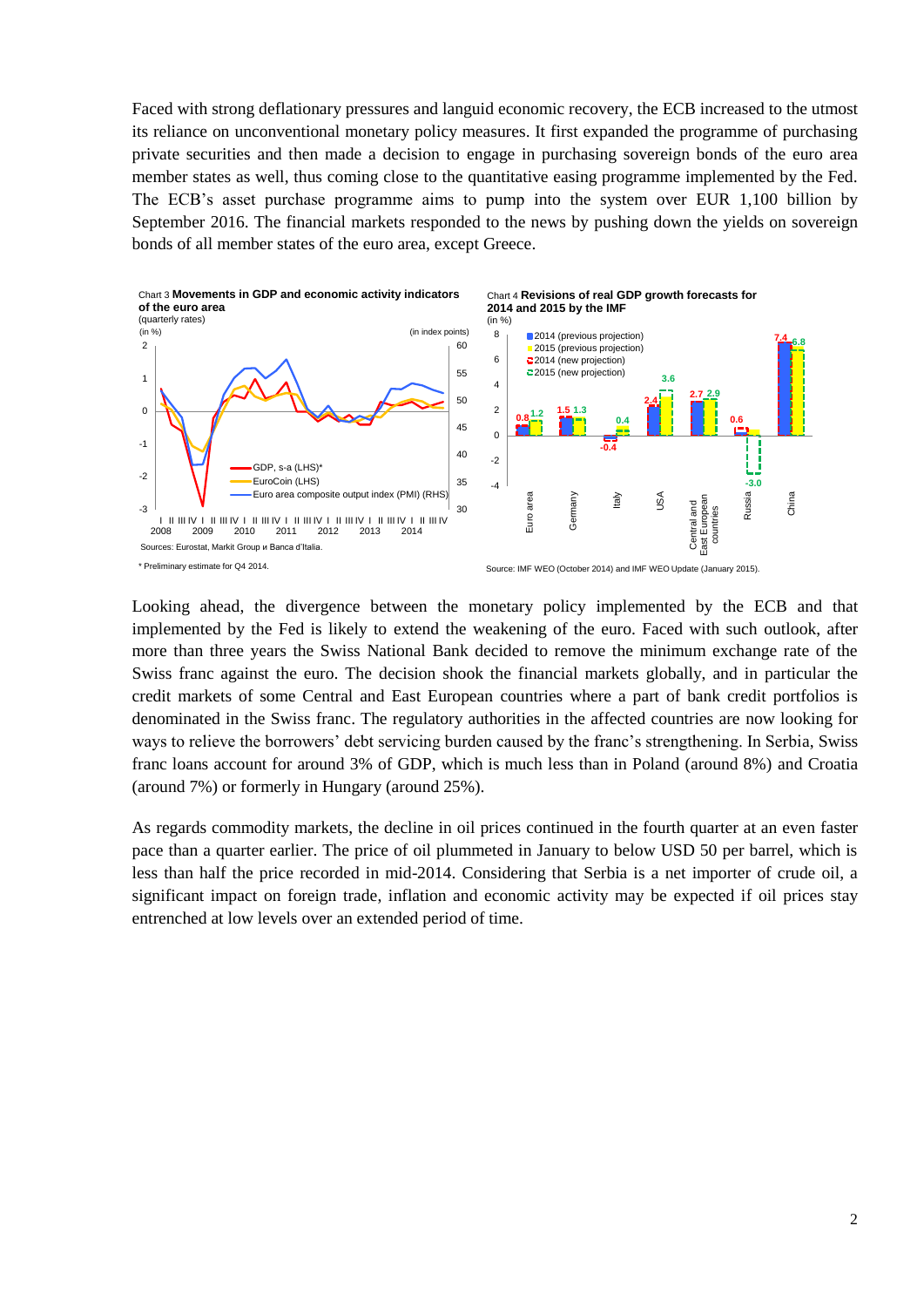Chart 5 **Oil and copper price movements**  (average monthly prices, in USD)

Chart 6 **Movements in exchange rates of national currencies against the dollar\***



The above developments fed through into higher volatility in the international financial market and prompted investors to re-visit their risk assessments. This dampened the capital inflows and increased the pressure on most emerging market currencies, the dinar included. Serbia's risk premium followed the regional dynamics and currently stands at around 300 basis points.



The demand for foreign exchange in the domestic market gathered pace in the fourth quarter, partly on account of increased payments of energy imports. The demand was also fuelled by dividend payments to foreign owners, balancing of bank foreign currency positions and net repayment of foreign debt by enterprises. All of this resulted in the prevalence of depreciation pressures. To ease excessive short-term volatility of the exchange rate, but without seeking to influence the exchange rate trend, the National Bank of Serbia intervened in the foreign exchange market by selling EUR 765.0 million net in the fourth quarter of 2014 and EUR 80.0 million net in the year to date.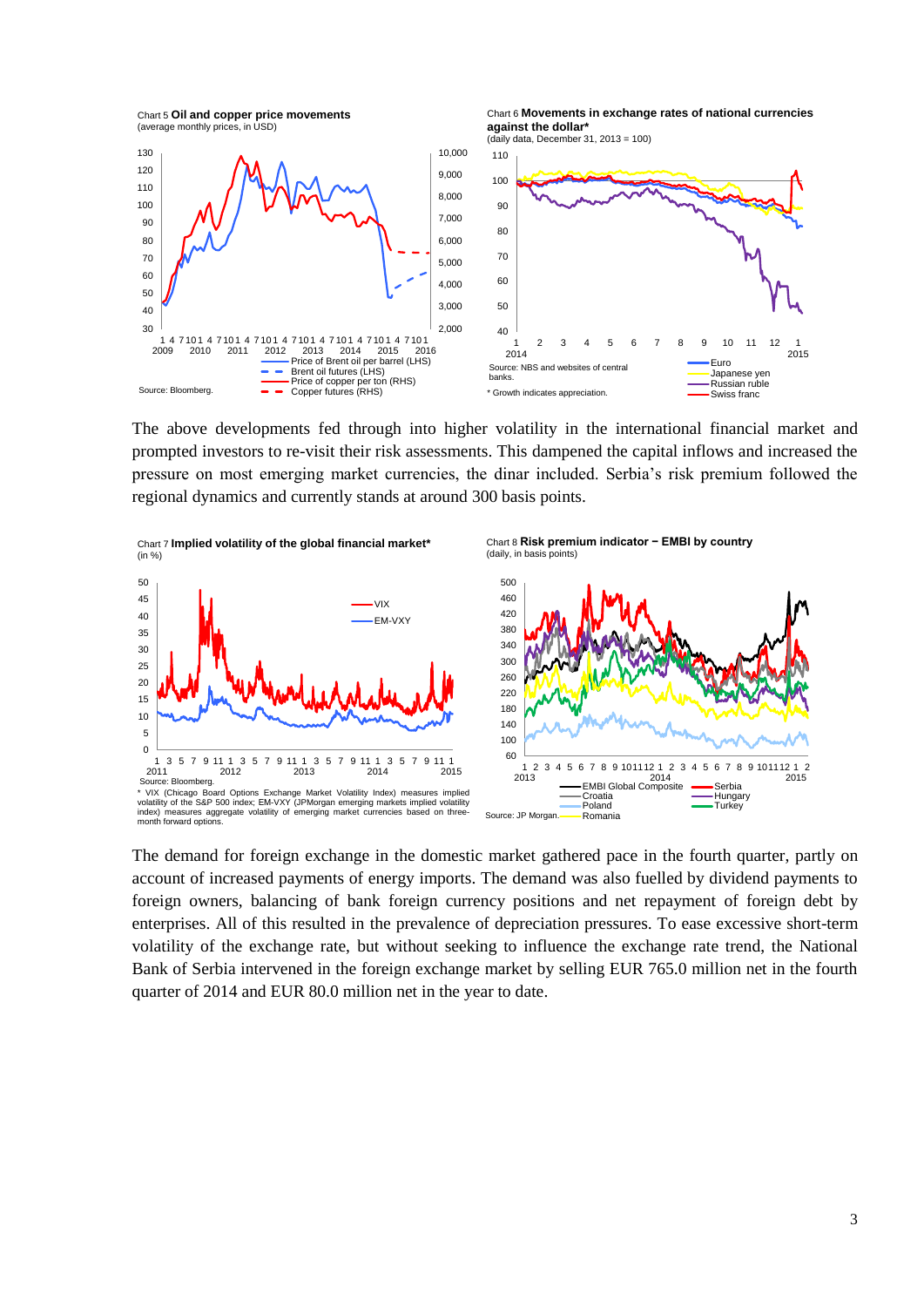

Chart 10 **Movements in exchange rates of national currencies against the euro\***





Though inflationary pressures were low, caution in monetary policy easing was commanded by heightened uncertainties in the international financial market in view of their impact on capital flows and the risk premium. The key policy rate was last cut in November by 50 basis points, to 8.0%. Credit activity continued up in the fourth quarter on the back of the programme of subsidised corporate lending, but at a weaker pace than in the previous quarter. However, as the programme came to an end, credit activity will most likely continue to slow down this year, prompting the National Bank of Serbia to lower its foreign exchange reserve requirement ratios.

\* \* \*

The negative effects of the May floods on Serbia's economic activity are gradually fading. Despite the last year's decline triggered mainly by the flood damage to the energy and mining sectors, the industrial production recovered in the fourth quarter partly due to increased production in these sectors. This reflected on GDP growth in the fourth quarter, which, according to the National Bank of Serbia's estimate, equals 0.5% in seasonally-adjusted terms. On the expenditure side, GDP growth was driven by more favourable trends in foreign trade. Domestic demand stagnated – the fall in investment and household consumption was offset by higher government consumption. In year-on-year terms, GDP fell by 1.6% in the fourth quarter, which is a significant slowdown relative to the previous quarter. In light of this, GDP is estimated to have fallen by around 1.8% in 2014. This year, GDP is expected to decline moderately, by 0.5%.



Chart 12 **Contributions to y-o-y GDP growth**

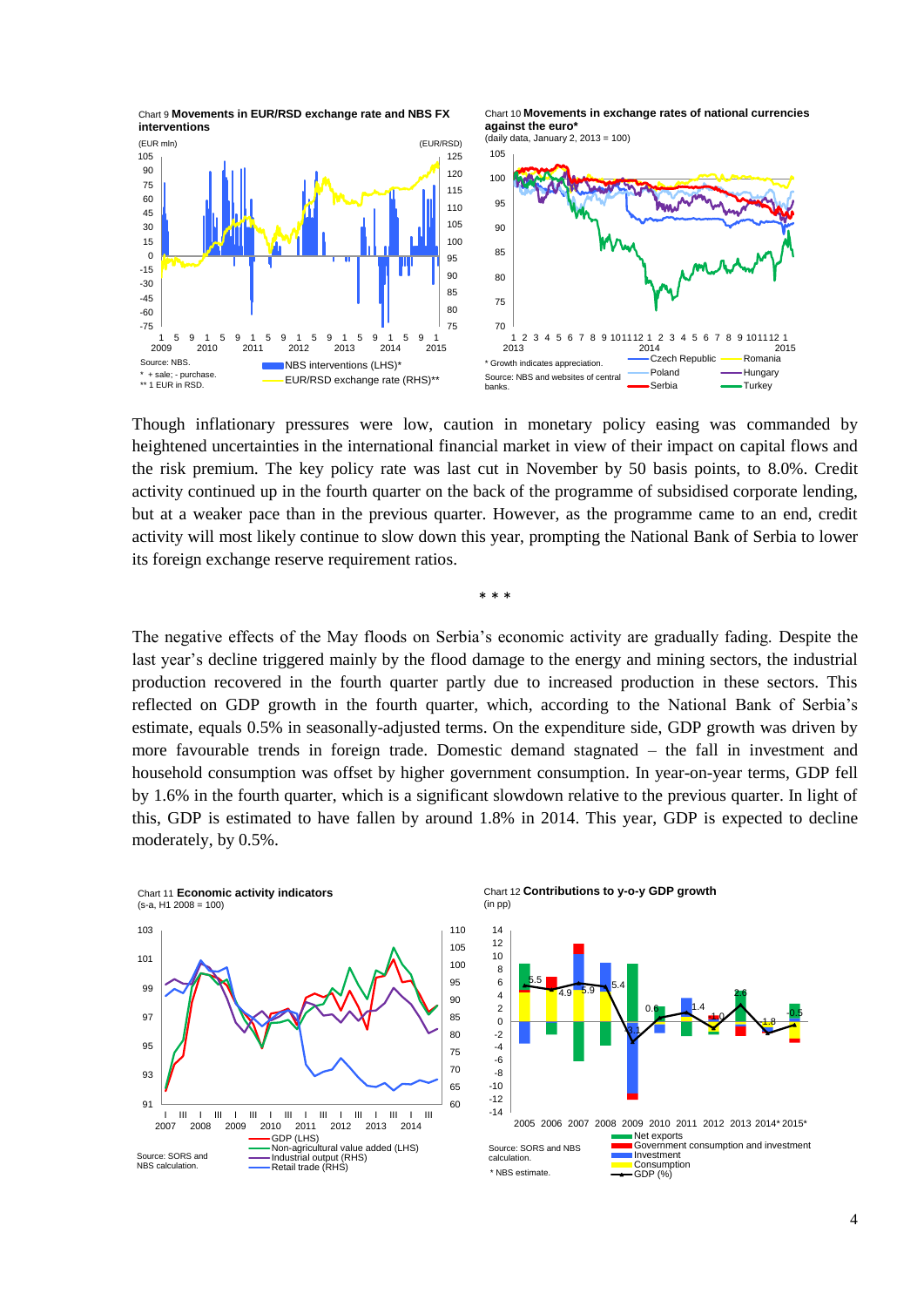According to the Labour Force Survey, the labour market continues to recover. The unemployment rate declined further, ending 2014 at 16.8%. A gradual rise in employment and real income of households, in an environment of low inflation, should contribute to growth in economic activity as of 2016. However, the strongest impetus to growth is expected from higher investment and net exports, owing primarily to progress in fiscal adjustment and structural reforms, as well as positive effects of external demand.

\* \* \*

Consistent with our expectations from the November *Inflation Report*, year-on-year inflation continued to move below the lower bound of the target tolerance band and reached 1.7% in December. At the same time, core inflation rose moderately and trended closer to the lower bound of the target tolerance band in December, aided, *inter alia*, by the past depreciation of the dinar. The undershooting of the target band during most of 2014 is largely attributable to factors with a temporary effect – the unexpectedly weak administered price growth and a sharp fall in primary agricultural commodity prices and global oil prices. On the other hand, the disinflationary pressures from low aggregate demand and low inflation in the international environment matched our earlier expectations.



## *Under our central projection, year-on-year inflation is likely to return within the target tolerance band (4.0±1.5%) around mid-year and then move around the target until the end of the year.*

In addition to monetary policy measures already taken, such movements in inflation will be driven by the expected administered price adjustments, the effects of past depreciation of the dinar and the gradual waning of the disinflationary pressures generated by primary agricultural commodity prices. On the other hand, price growth will be slowed down by low aggregate demand, its disinflationary effects reinforced by fiscal adjustment measures, and by inflation in the international environment which continues to run low irrespective of accommodative monetary policy measures.

Inflation will stabilise within the target band also thanks to anchored inflation expectations. Owing to an extended period of low inflation and anticipation of weak inflationary pressures, both one-year and twoyear ahead inflation expectations of financial and corporate sectors have been moving within the target band, for the longest period on record.